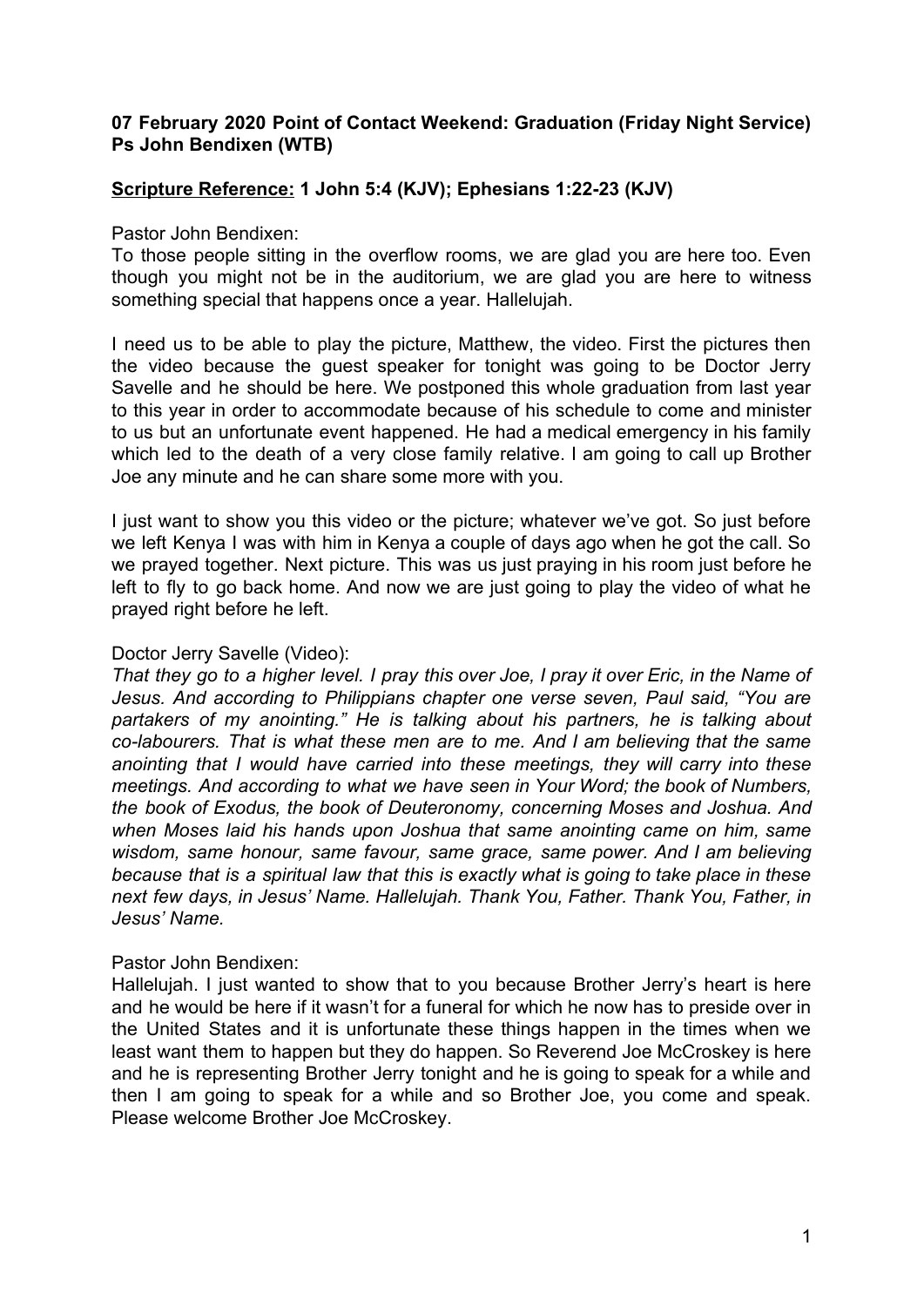### Brother Joe McCroskey:

It was very hard for Brother Jerry to make the decision he had to make, but we are family people and when the wife pulls on us, then we know what we have to do and that was Brother Jerry's nephew that passed away. He was young, very unfortunate and Miss Carolyn needed help. And so, I think I really like what Brother Jerry asked John, "John, if Sharon asked you to come home on the circumstances like this, would you?" And John said, "Yes". So I'm the closest to Brother Jerry you're going to get tonight. Amen. Although, hold it; the anointing is on me and John, to do what we're called to do.

This is a special occasion. I love to come to the graduations and do graduations all over the world, because I'm going to share a little history with you about what started when Brother Jerry first started. He went to work for Brother Copeland in 1969, he heard the call of God, he went right to the streets and he started ministering to the down-and-outs, I mean, right on street, nobody would listen to him, but he'd get them saved, because he was a soul winner. From there he went to work for Brother Kenneth Copeland and he was with Brother Copeland till about '73. But when he stepped out of Brother Copeland's, he didn't quit the team, they still minister together all over the world, even this year they've done several, last year they did several crusades together and everything. But when Brother Jerry stepped out, he stepped out running.

And so, I just want to share a little bit of history with you. So, I've got to look at my notes, because how many of you know, dates are dates, okay? In 1973, Dr Savelle started doing meetings all over the USA. These meetings would be in churches, they would be in convention centres, they would be in Full Gospel Business Men, which was a deal in the United States that all the business people come together, and we'd go in and the main thing you went in for, was if they weren't saved, you got them saved. If they weren't filled with the Holy Spirit, you got them filled with the Spirit. That was the whole thing and that's where this all started. And so his love for soul winning and Bible teaching; he's been a teacher from all the way back and when he started teaching, Miss Gloria, I mean Brother Copeland's mother took and asked him if he would start teaching on a Sunday afternoon. We were in a hotel room, go down and do teaching in our local area. We didn't have a church at that time and so he went down, he started doing the teaching. And all of a sudden, how many know when you start doing teaching, people want to demand a church? And so the first church was born, Overcoming Faith Centre of Fort Worth, Texas. Amen. And Brother Jerry was the pastor.

I want to give you the verse that it came out of was 1 John 5:4. It's still his key verse today. **<sup>4</sup>For whatsoever is born of God overcometh the world: and this is the victory that overcometh the world, even our faith (1 John 5:4 KJV).** So that first church was called Overcoming Faith Centre. Amen.

Out of that church, it started a Christian School, it was one through twelve grades, a two year Bible School and then we started mission outreaches. The Bible School at that time, was only in the USA at that time, but we went on the mission trips and we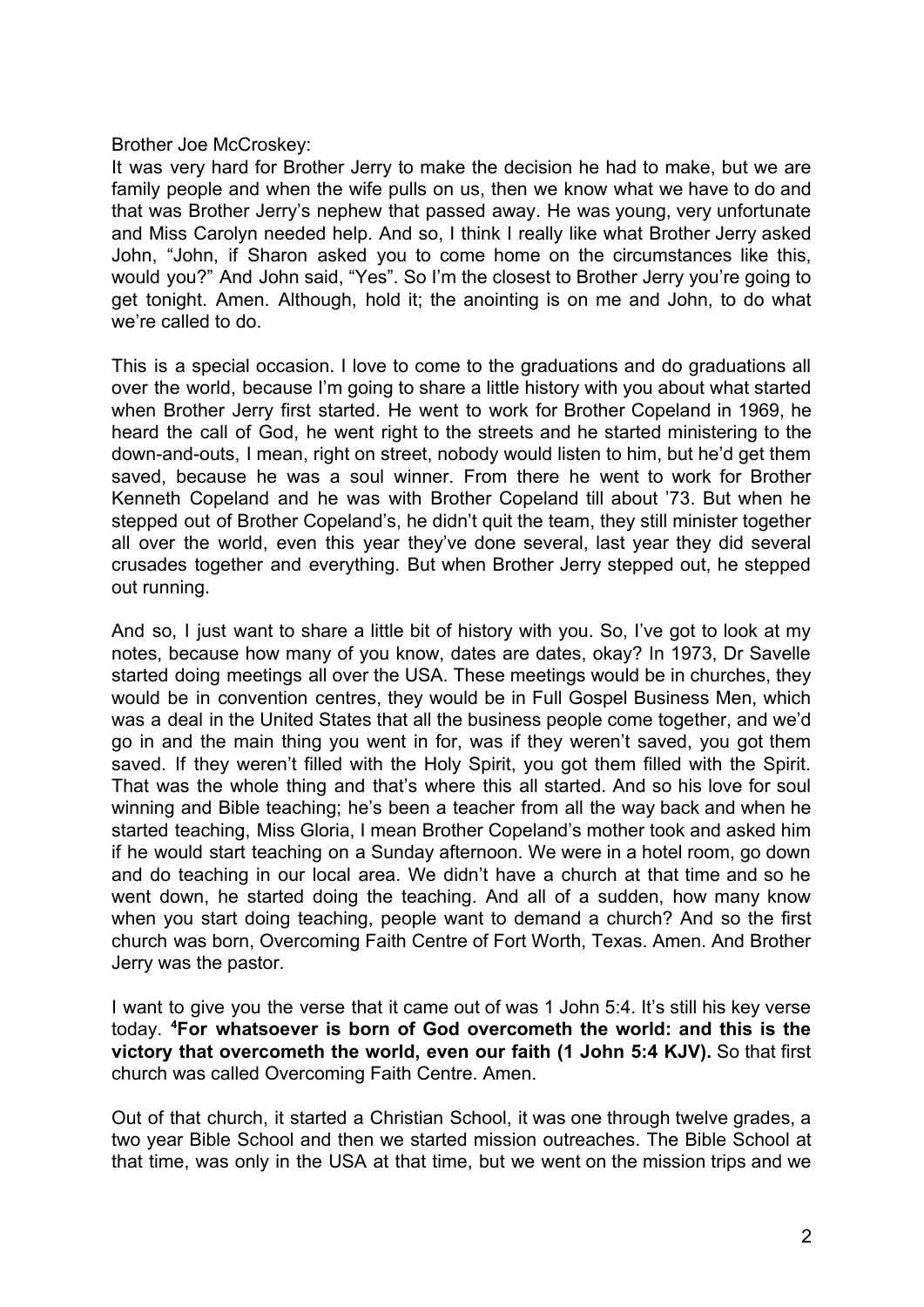would have large open air meetings. But what we noticed is, when he preached the Word and he would give an altar call, night after night, the same people came up. And night after night, when we gave healing or whatever we called out, same people came up and God spoke to him in those meetings and said, "Okay, we need to start getting discipleship training all over the world," and one of the major ways was the school. So the school that we had, we then took into the UK and we also took it into Kenya.

Now there was a boy who worked with us, just the other day on a graduation, and he was out of that school. He wasn't out of the newer school. Amen. So then, we took and we started putting schools all over. John and Sharon; we started offices all over and I'll read you a few of the offices that we started. The number one office in the mission fields was Kenya. That was the first one. The second one was the UK or Europe. The third one was South Africa. Amen. John, do you remember what year that was? 1997. And then course, Tanzania, Asia, Australia, Canada. So we put offices all over.

In every one of those, we would do discipleship training. Alright? And what that was, was out of the school that we had in the US and we structured a school quite like that and we had schools all over. And then we kissed. We all had the Bible schools going on but we didn't have the church any longer. We went up to pray one day and the team that went to pray was Brother Jerry, his wife, Miss Carolyn and my wife, Joyce and myself. We went to the mountain to pray. How many of you know when you don't know what to do, you go to the mountain to pray and so we went and we all started interceding in the Spirit. We prayed, we were fasting and we were listening to God and we took our pads and anything God would speak to us, we would write down. And I'll never forget that when we came together the next day and we compared all of our notes there were some things that were not the same but the major thing was; "You've got to go to the world." And we said, "Lord, how can we go to the world when we have the church with over 700 to a 1000 people? How can we just go on and be there all the time and not there?" And He said, "I want you to merge the church." Now this is Overcoming Faith Church; not Heritage of Faith Christian Centre. And so, we didn't know what to do but how many of you know God always knows what to do.

And so, there was a minister and we know him very well, his name was Harrold Nicols. He was building an auditorium for 1500 people but he had 300. How many of you know, he heard God, faith speaking and so he built the building. The only thing, he only had 300 people and God told us to merge with him. So on a Sunday night we took close to a 1000 people into his church. Amen. And merged and that became, his name of his was Grace Temple. Overcoming Faith didn't cease to exist anymore. Amen. And we went to the world.

And then some time later though, then Miss Carolyn picked up we would have a church and that's Heritage of Faith Christian Centre. And so now, the school; we closed it down at that time; that's the old school I'm talking about. I know it's kind of confusing but Overcoming Faith Centre School, we closed it down and we went to the world. But we started doing the schools all over the world. The main school in the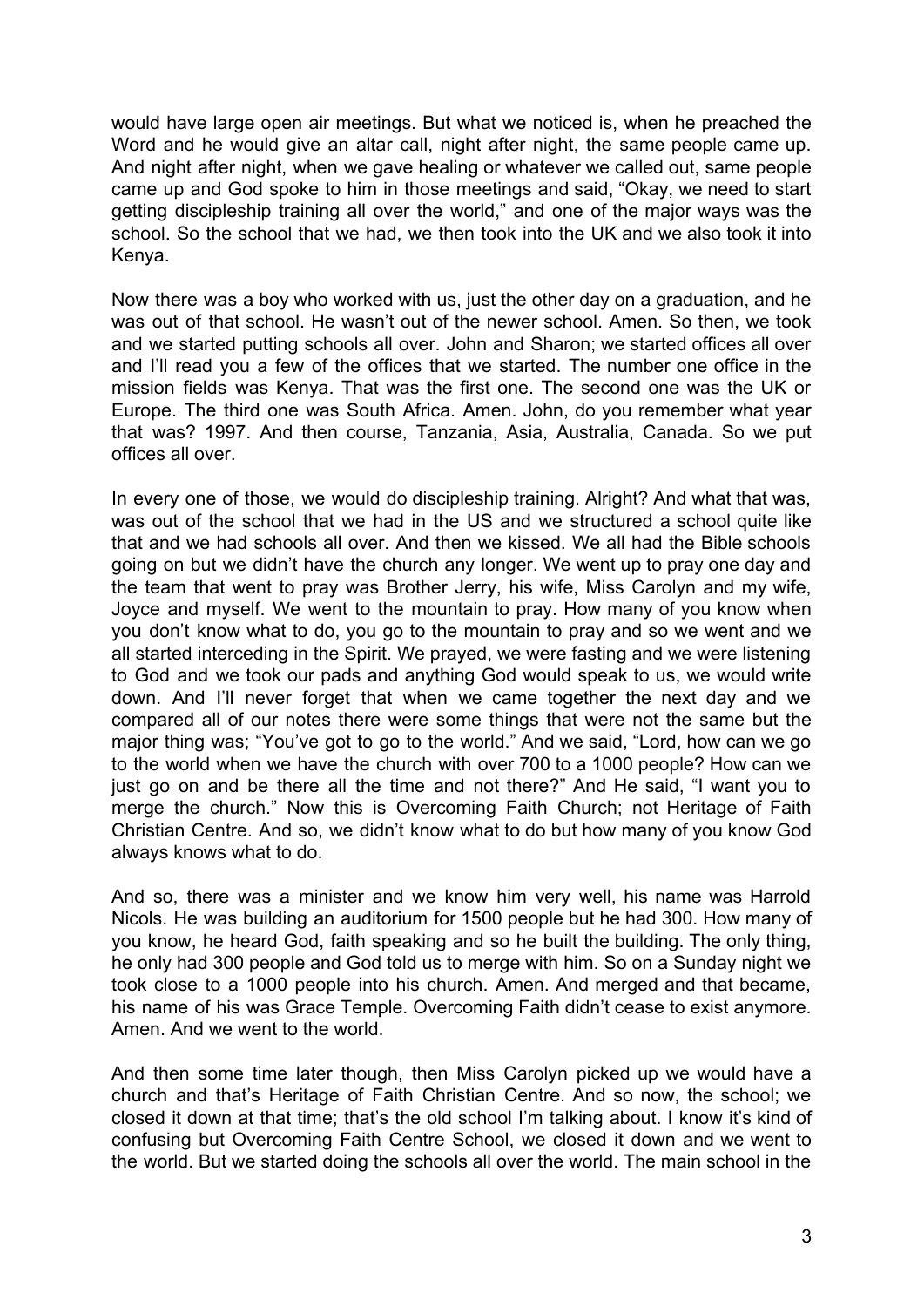UK, Kenya; all that was still going until they finished out. And then we started the new school which John is a part of. Amen.

And when we started that then we started a two-year school again but it was under Heritage of Faith Christian Centre. And when we did that it was there in Fort Worth only. Only in Fort Worth. Now class, I'm talking to you about your fulfilling a vision that Brother Jerry had in 1973. What was it to do? Graduate disciples. Teach them the word of faith and then let them run in the world. Amen. Go do what they're called to do. So this tonight is just another fulfilment of what Brother Jerry heard in 1973. John, Sharon, Dr Lynn, I can't tell you how much we appreciate you fulfilling what we couldn't even do. John, your school is far above the two-year school we had. Amen. And so we're so pleased with what we're seeing and what we're hearing, not only seeing but what we hear. And so, this is special to Dr Jerry, okay.

When he told me, I talked to him just a little while ago, he said, "Greet the people in my name and Carolyn's name. Tell them we love them." And class, tell them how he knows you're going to fulfil what your calling is and as you do that it will fulfil what his calling is. So we still have school. They're all over. They're doing great. And John took it to another level. But you know, we're all called to do certain things. And John's vision of education and discipleship training was above what we had. And when you do that and he came to Brother Jerry and he said, "Could I start a school?" and Brother Jerry said, "No." Is that true John? (Pastor John answering, "It's true.") Amen. And then, John come back and said, "Brother Jerry, can I start a school?" How many of you know, sometimes consistency will bring it on in. Studying the Word, you might have to study and study and study but you'll past the test.

And so John went back and Brother Jerry said, "John, run with it, take it, run with it." And that's why we're here tonight. And it's just getting bigger and bigger and bigger and bigger. And it will get bigger and bigger and bigger. Why? When God gives a vision, He will carry it out. We just have to find the people that will wake up and say, "I'm in this. I'm going to run with it." So again I greet you on behalf of Brother Jerry Savelle. I pray blessings over you by Brother Jerry and Carolyn Savelle. We thank you that you have seen fit to take this course and do good and you will go on and every time you do, you remember what God's Word said and you do that and you'll always be on track. John, again, come on up and I thank you, John.

Pastor John Bendixen:

Praise the Lord. Well, you know, I was so impacted by what Brother Jerry did at his Bible School in Fort Worth, Texas, that I wanted it in South Africa. At that time, anybody that wanted to do the school around the world had to go to Fort Worth and go there for two years and do your Bible School training. And I said, I just said, I prayed about it a long time and I just said, "Lord, you know, there's so many people that need the Word and teaching, and there is no way they can all leave their jobs or go to America and go get trained, and that is why I asked Brother Jerry can we bring it here. Well of course at that time he first said, "No," and so I prayed some more and then when I went back he said, "Yes." And the vision that I saw in my spirit at that time is what I'm seeing tonight; where we would have Bible School in Witbank and Vanderbijl Park and in Groblersdal and in all different kind of towns, all different kind of cities and different churches would have Bible Schools. And the Bible Schools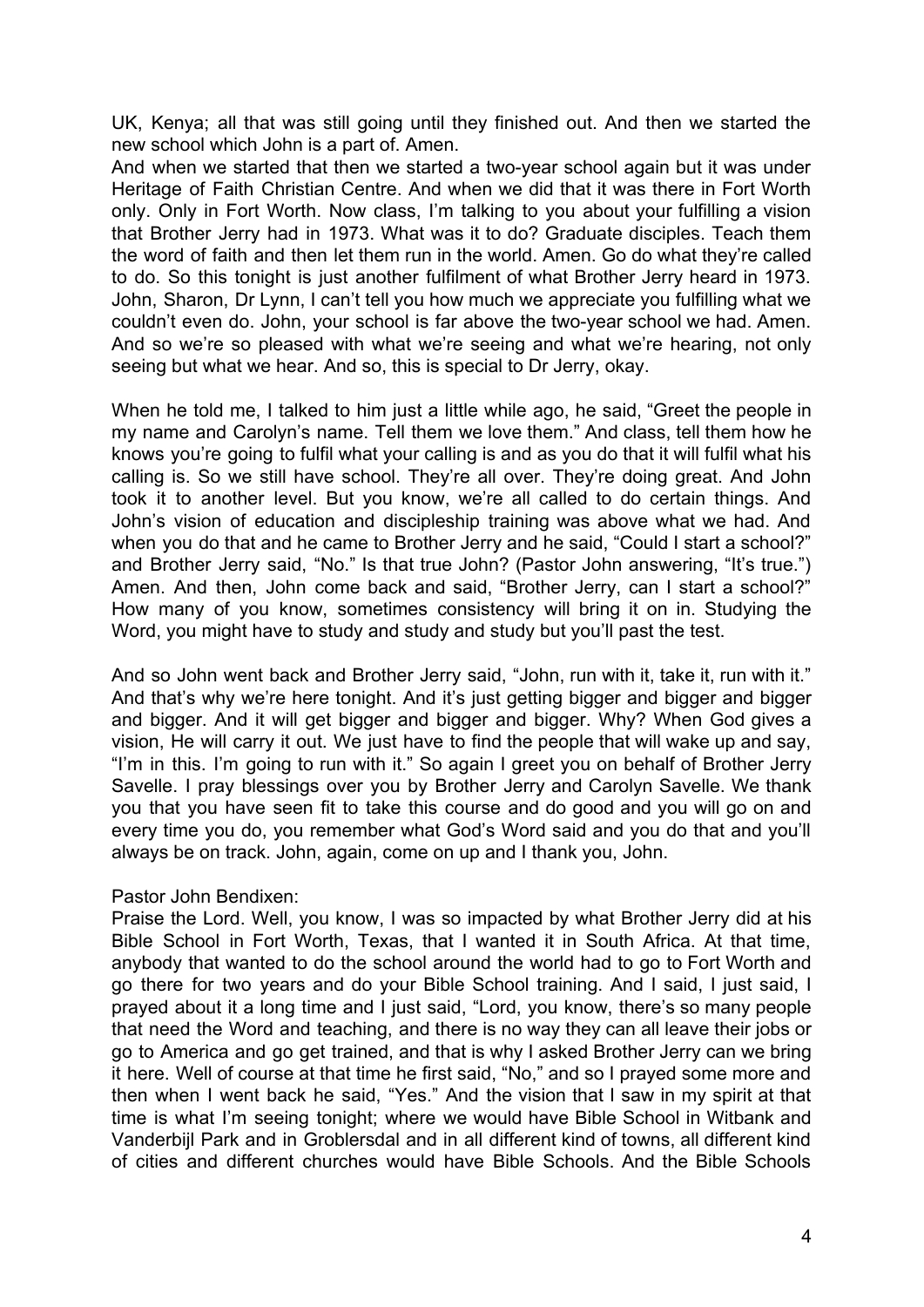would touch communities with a high-quality world class education, that was the same as was in Fort Worth, but as the years have gone by the Lord has enabled us to have really good people to come in and help us with the school and the curriculum, modify it, make it better, make it easier to work with. Thank God we have a world class curriculum that God has given us. And we believe that people that graduate from this school do the work of the ministry.

Our part is to sow the seed. And while you are at school we do some watering and then it's up to the Holy Spirit to give the increase in your life and in the students' life that do this Bible School.

So I have a brief scripture I want to share with you, it's in Ephesians and I'm reading Chapter 2, sorry Chapter 1 and I am reading verse 22, **<sup>22</sup>and God hath put all things under His feet, and hath given Him to be the head over all things to the church, <sup>23</sup>which is his body, the fullness of him that filleth all in all (Ephesians 1:22-23 KJV).** So, we are the Church. What God did was He gave Jesus to be the head of the Church and then He said Jesus is going to fill the Church and He is going to fill the Church with Himself with all of His fullness everywhere.

Now, I felt very strongly impressed by the Holy Spirit to share these few words with you tonight. The Church of the Lord Jesus Christ is not the second most important institution on the earth. Why do I say the second most important institution? Well because, if you are in government and you are a legislator and a politician who has power, you may well think that your power supersedes the power of the Church because you rule and you put into place laws and legislations that even control church members. Right? So you may be tempted to think that as a politician you are the deal. If you are in business and finance, if you're a Warren Buffett, George Bizos, you know, one of these heavy weight financiers, you would be tempted to think that governing power is done by the currency, it is not done by even government because if you have enough currency, you can buy governments to make policies that suit you. Right? So if you are a business man that has enough money, you may think that power lies with you and all other power is secondary to yours.

If you are a really talented artist and you are someone who draws thousands and thousands and tens of thousands and maybe your music touches millions of people, you may be tempted to say, "I'm more famous than God". You know, a musician said that one time because he actually said, you know, "My music is that good. I touch more people than God does". Yeah? I know, they're trying to tell me I'm right. I know I'm right otherwise I wouldn't have said it, and then he died and he found out that he's not as famous as God.

So, you know, there could be many areas of your life where you have a great deal of influence, you may have a great deal of power and authority and you may think that what you've got is greater than the Church. I want to flip this around a little bit and say that sometimes people that are in poverty, that have got sickness and disease and have all manner of things; they may feel that actually, those things are more powerful than the Church.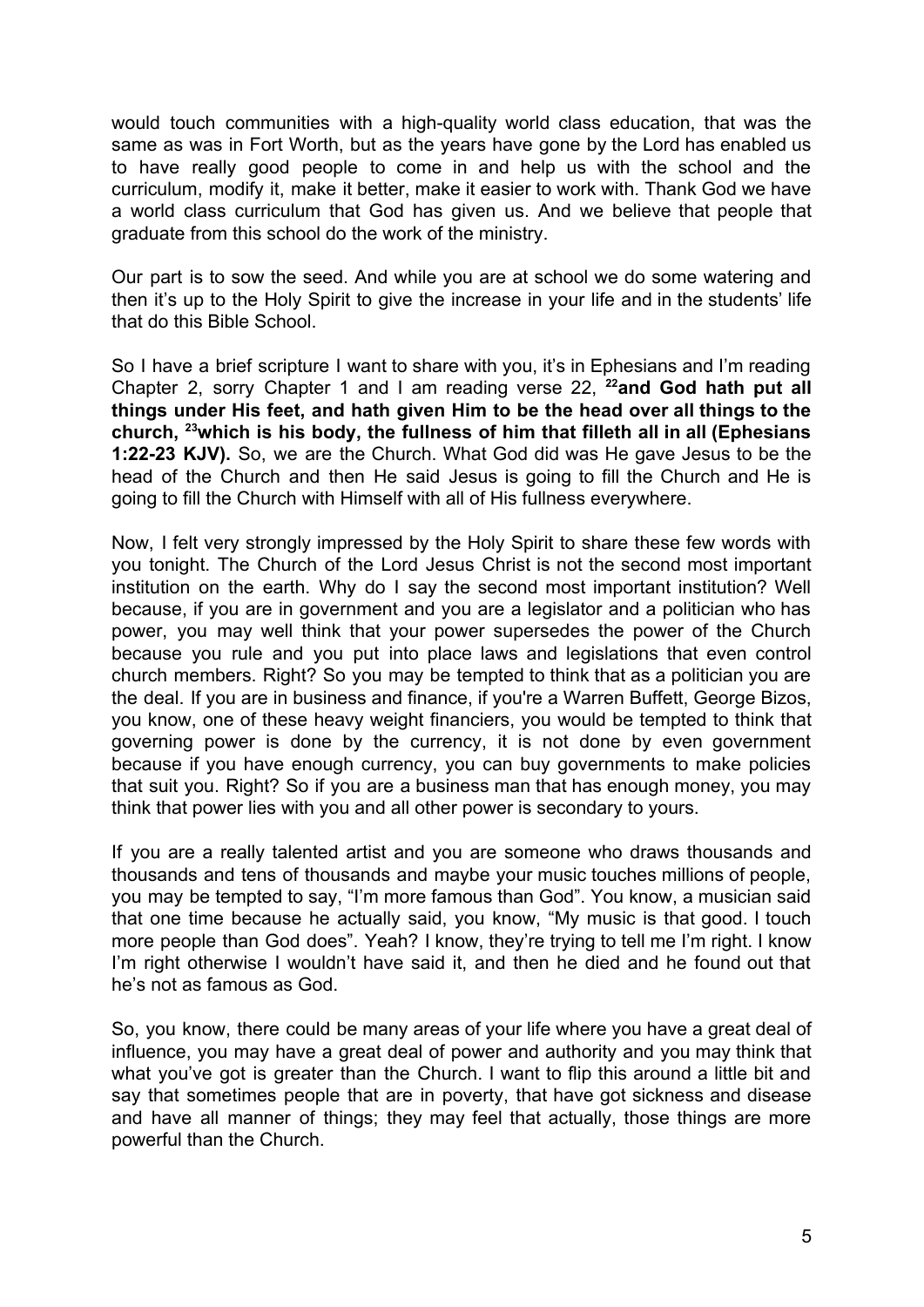I'm here to say to you, and I have good news for you, that the Church is the most powerful institution in the entire universe. There is no government that is more powerful than the government of Heaven. There is no businessman or wealthy person that has got more money that can influence God to change God and change anything that God says about anybody with his money because God says, "All of the wealth of the nations belong to Me." There is no money that is more powerful than God. There is no music talent or how famous or how much money they make that is more powerful than God.

I want to say to you that there is no ideology, whether it is a political ideology of communism, socialism, whatever -ism, capitalism, any -ism is more powerful than God. Hallelujah.

Well, of course, for all of us, this is good news because all you need to do to access the very power of God is believe in Jesus. You don't have to have an -ism, you don't have to have a big bank account, you don't have to have a doctor, professor, political agenda behind your name; your honourable minister. You don't have to have one of those to have influence. Are you sure about that? Ask the king who was a corrupt king and Elijah walked into his palace and said, "It will not rain until I say so" and he turn around and he walks out and they went into drought. Ask the ruler over Jesus; his name was Pontius Pilate. Ask him, he says, "Don't you know I have the power to take Your life?" Jesus looked straight back at him and said, "You have no power to take this life. You can only take My life if I choose to lay it down." And Pilate is like, "Of course I've got the power. I've got the whole of the Roman might behind me." And Jesus says, "I can call on tens of thousands of angels and you've got no chance. Not you, not the whole Roman Empire can do nothing if I don't choose to lay My life down." Power didn't belong to Pontus Pilate; power belonged to Him; He just had to stand in the authority of God the Father. Hallelujah.

And so, I remind you that the Father has put all things under Jesus' feet and gave Him to be the head over all things to the church. All things? (Congregation: All things). All things? (Congregation: All things). Politicians? (Congregation: All things). Money? (Congregation: All things). Poverty? (Congregation: All things). Sickness? (Congregation: All things). Disease? (Congregation: All things). All manner of major crime and violence and stuff? (Congregation: All things). God has given the Church the head over? (Congregation: All things). And all things mean? (Congregation: All things). That's nothing left out of? (Congregation: All things).

And why is that possible? Because as His body, He fills all things everywhere. He fills all things everywhere. How does He do it? Through you, because Monday morning you are going to go back to work and some of you will go to, you know, the traffic department and put on the traffic officer's suit and you will go and stand with the radar gun and catch a few people and maybe one of those people is me. I hope not, you know. But I'm just saying you go there and you write the ticket and you're doing something that is, when you are in that position, God working through you is filling all things everywhere. What He is doing is He is putting you in a place where other people can't be and work. And as you're touching people you can write them a ticket and still bless them and say, "God bless, sir. You have a wonderful day. Drive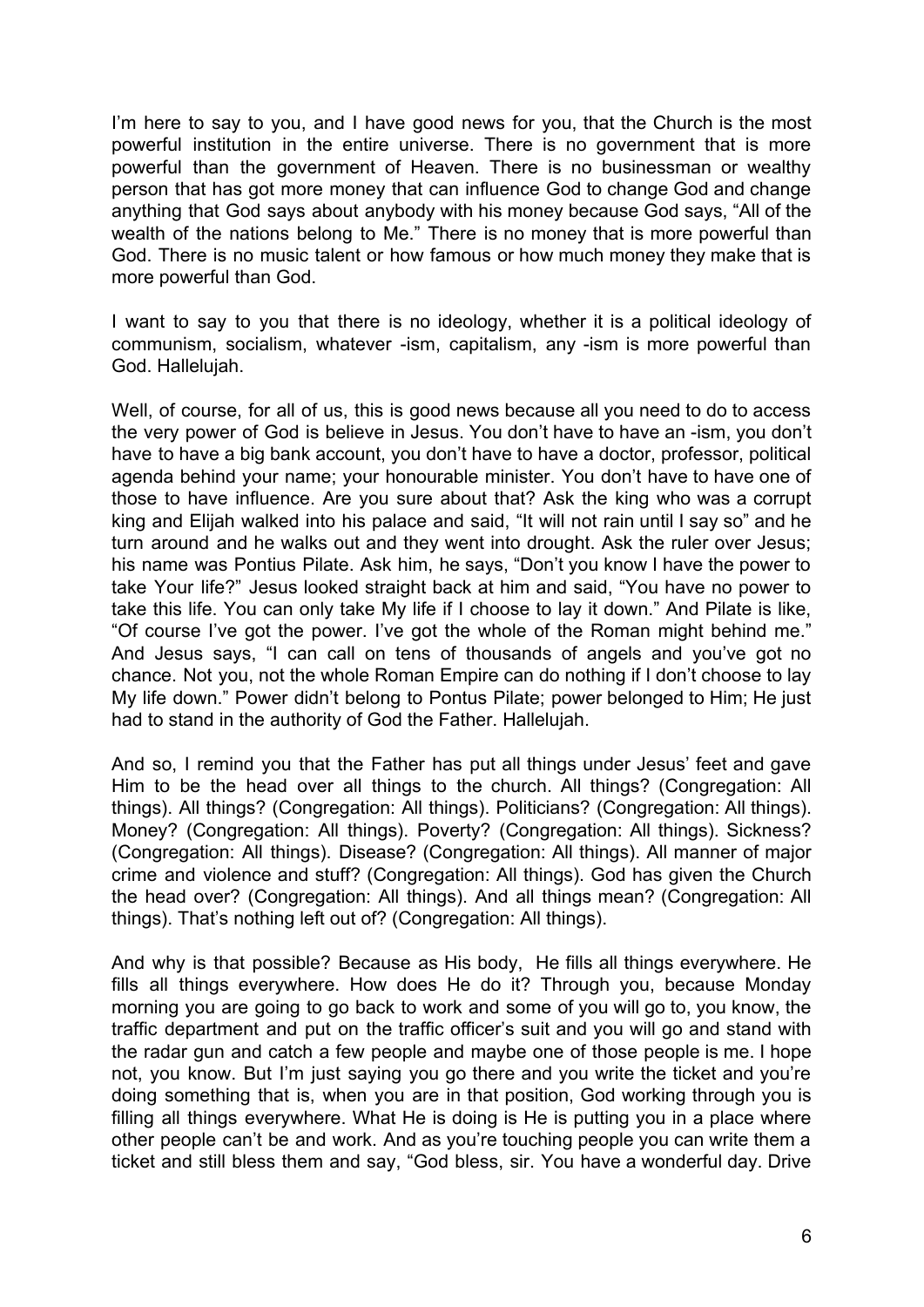safely and don't do this again." And don't be corrupt when he says, "Listen, this is a R1500 fine because I was going really fast," and he says, "Here, take a couple of R200's and we'll call it quits." You say, "No, thank you, sir, because I fill all things everywhere with my heavenly Father who fills everything. Because I'm not subject to your R200 you want to slip into my hand here. I'm subject to the increase that He gives me because I honor Him in what I do." Hallelujah.

And if we deal with all corrupt politicians that way and we deal with all corruption in any space, any place, anywhere, we begin to fill everything, everywhere with Himself. And I live this with you tonight that you students are perfectly positioned to take your place. As you've studied the Word this year, you take the Word and you just don't file it away as next last year completed. I've studied that and it's in my head. Well, if it stays in your head then you're not, you're just a student, you're not a discipled student. So, don't leave the knowledge in your head. And if you've forgotten something, go back to your notes, listen again, look at it again. And if you need to come back to a class or a set of classes to actually, you know, get a bit more 'oomph'. "I need a bit more faith 'oomph'. Can I come to faith class, please, just so I can sit in and get a bit more faith?" You're welcome. You're welcome.

You know what will happen to your Pastor if you're a disciple and you come and you go back to church, and you went to a faith class just for a week or two or three. And you come back to your Pastor and you, "Hey Pastor, we've got to build a new church. We're going to build a new church. We're going to build a new church. And we're going to …" And you just talk to your Pastor and he's going to, "Where do you come from?" "I've been going to that faith class". "I thought you finished Bible School a year?" "Ja, I just went to a faith class because I need a bit of faith energising because we're going to build this new church, Pastor. We're going to go and do some things for Jesus, Pastor." Hallelujah. Praise the Lord. Praise Jesus. Praise the Lord.

So, students, I say thank you. On behalf of our chancellor, Brother Jerry Savelle, and on behalf of all of the ministry people that help us with the Bible School, all the leadership, Doctor Lynn, myself, the pastors of the church, deans, thank you. Thank you for the effort that you put in, thank you for being obedient to Jesus, thank you for having determination week after week to come to class. I know you have summertime and then it's hot and then you struggle. Then it's wintertime, it's short days and long nights and cold nights and you still got to get to Bible School. I know all of that. And you've worked long days and you've got to struggle through traffic and many things. Right? Thank you. Thank you for doing it. Thank you for making it. And the Lord Jesus thanks you because you are the ones that He's got to work with. Amen. Praise the Lord.

Pastor Lynn, I'm handing it back over to you. But I think we have to take a picture of all the students at some point. We can't do all the ceremony and then take a picture. Hey? I see. I want to take a picture now because after this moment I want to take my guests because we've got a whole weekend of ministry still ahead of us. So, I want to take my guests out, otherwise, they're going to sit through a long process. Look, how many students there are. Praise the Lord. I know I'm doing something different.